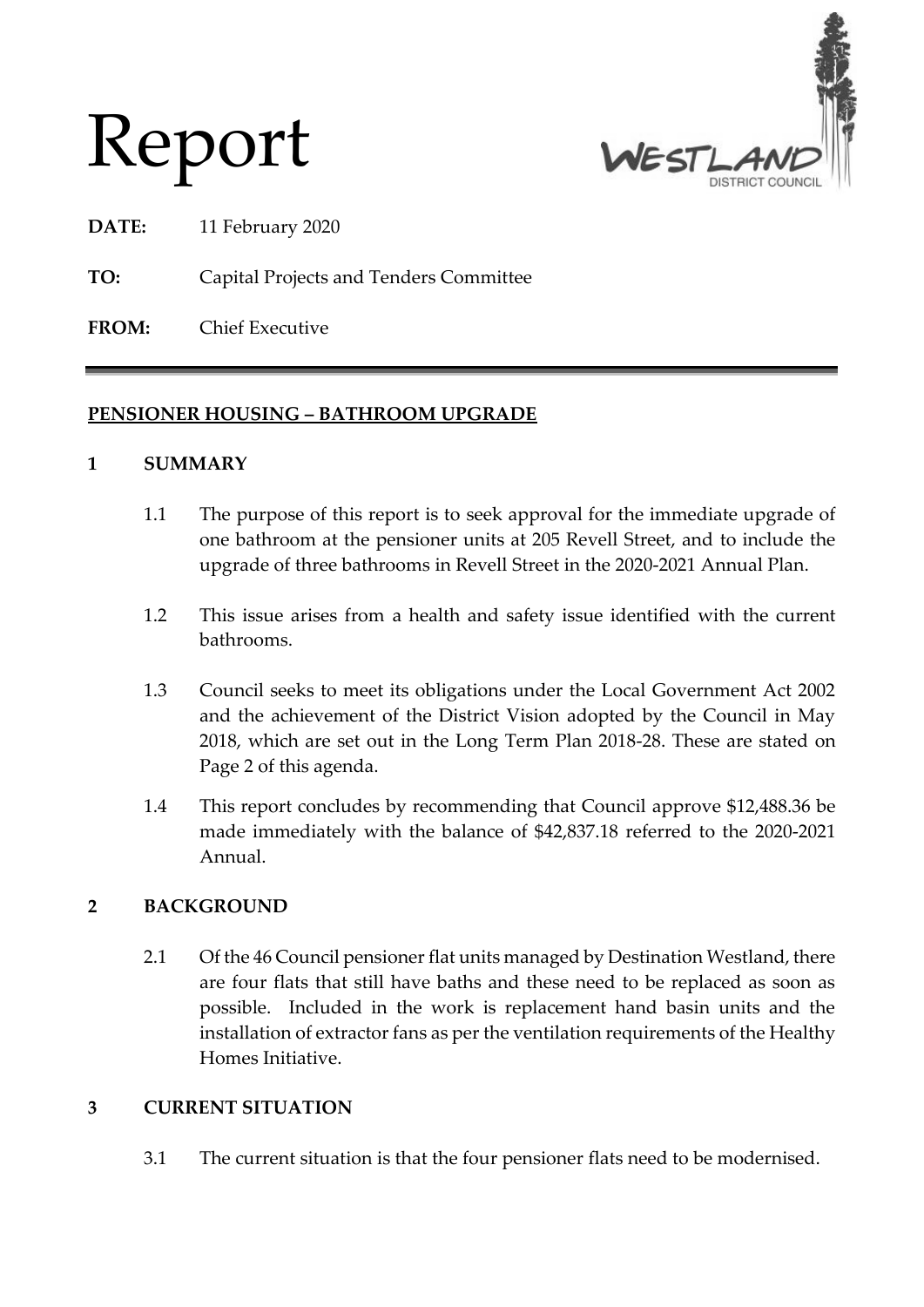### **4 OPTIONS**

- 4.1 Option 1 is the status quo and the bathrooms not be upgraded.
- 4.2 Option 2 is that the work be undertaken on a staged process, with one bathroom being replaced immediately due to a tenant's health, and health and safety reasons. The remainder bathrooms be upgraded and included in the 2020-2021 Annual Plan.

#### **5 SIGNIFICANCE AND ENGAGEMENT**

5.1 This item is deemed to be of high significance.

## **6 ASSESSMENT OF OPTIONS (INCLUDING FINANCIAL IMPLICATIONS)**

- 6.1 Option 1 is not the preferred option.
- 6.2 Option 2 is the preferred option as this will enable the upgrade of one unit where the tenant has high needs and requires assistance from two care workers to use the bath.

The remaining bathrooms to be replaced during 2020-2021.

#### **7 PREFERRED OPTION(S) AND REASONS**

7.1 Following the upgrade of the remaining bathrooms during 2020-2021, all WDC aged care units will meet current best practice for elderly housing bathroom facilities and comply with standard AS3588: Shower bases and shower modules.

Based on the quotes received the cost to upgrade one unit at 205 Revell Street will be \$12,488.36 with the balance \$42,837.18 required during the 2020-2021 Annual Plan period.

## **8 RECOMMENDATION(S)**

A) **THAT** Council approve \$15,110.92 to upgrade one bathroom immediately, and include \$40,214.62 for the upgrade of three bathrooms in the 2020-2021 Annual Plan. Note: All amounts quoted are GST exclusive.

**Simon Bastion Chief Executive**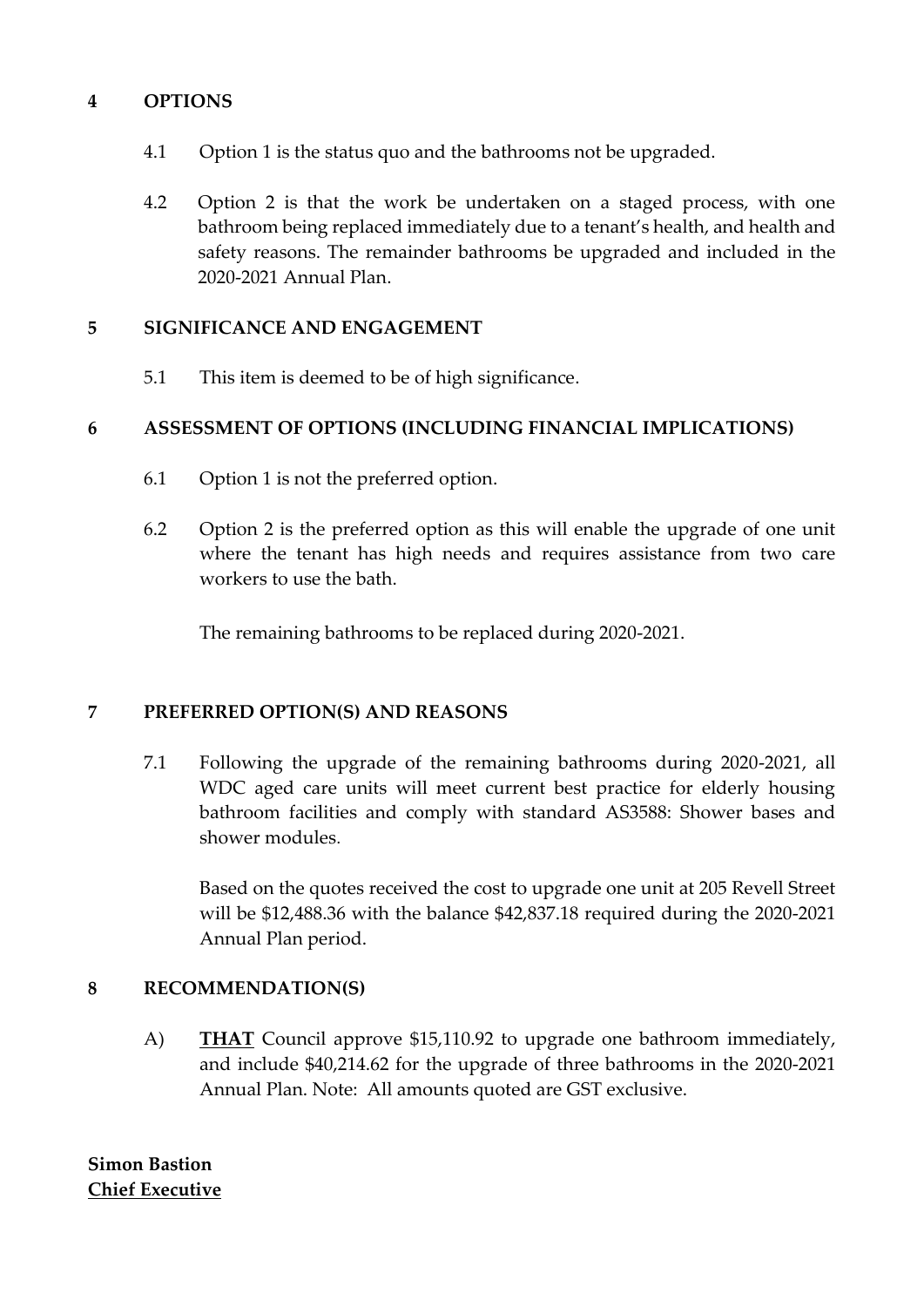**Appendix 1:** Pensioner Housing Information from Destination Westland

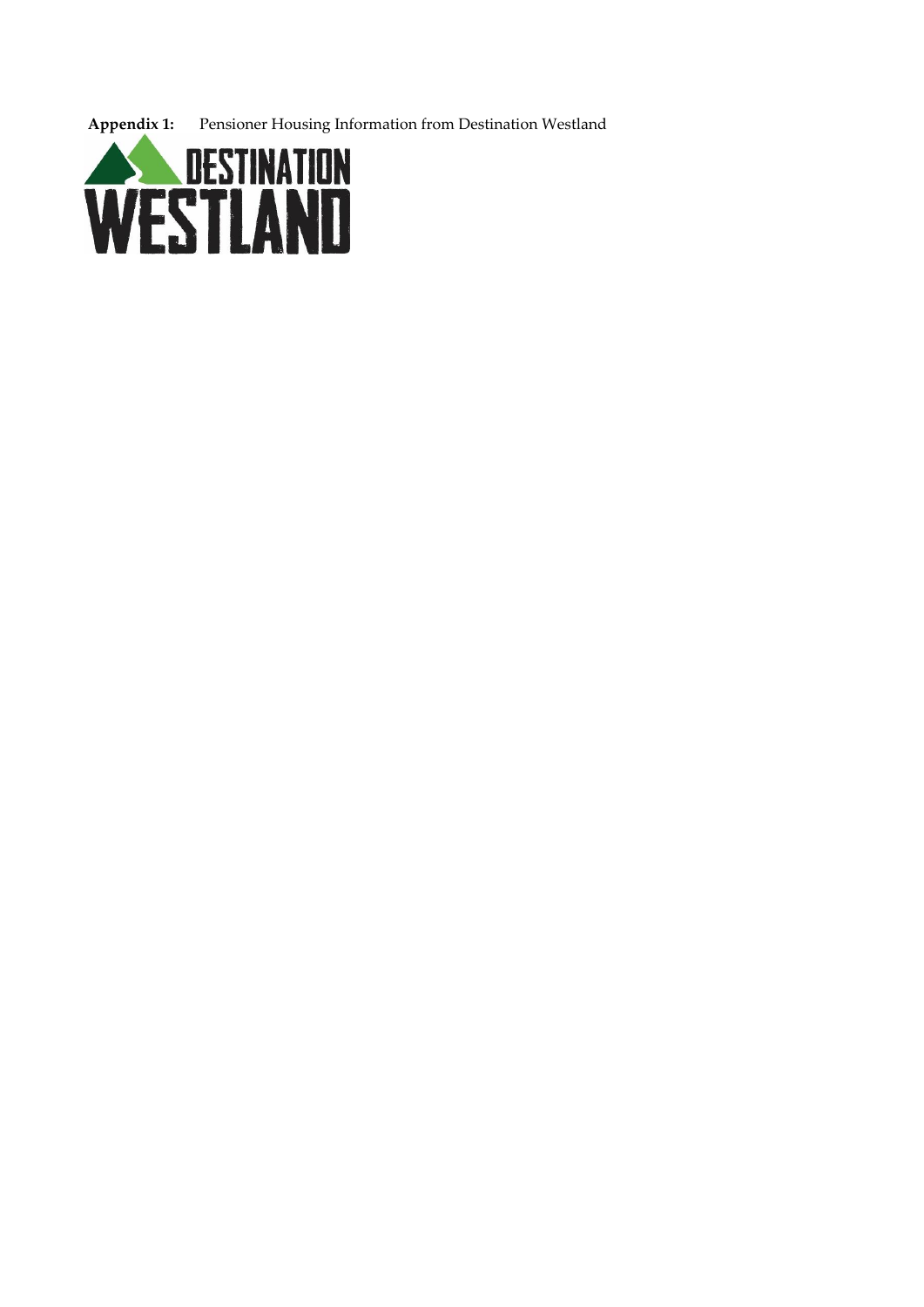# **Memorandum**

| To:      | Simon Eyre<br><b>WDC Property &amp; Projects Supervisor</b>           |
|----------|-----------------------------------------------------------------------|
| From:    | Graham Smith<br><b>DW Facilities/Property Manager</b>                 |
| Date:    | 28 <sup>th</sup> November 2019                                        |
| Subject: | 2020/2021 Annual Plan Request<br>Pensioner Housing - Bathroom upgrade |

Of the 46 WDC units managed by Destination Westland, there are four that still have baths and these need to be replaced as this is a Health and Safety issue.

The hand basin units are badly cracked and also need replacing.

We will also install extractor fans as per the ventilation requirements of the Healthy Homes Initiative.

**Quote/s received: \$55,325.54** Materials/Labour Price is GST exclusive

Price includes Management fee. *Prices may be subject to increases.* 

**Note**: The floors in 199 Revell are concrete and costs reflect the additional work that needs doing. The floors in 205 Revell are wooden and are more easily accessible.

Pics below show existing bathrooms.